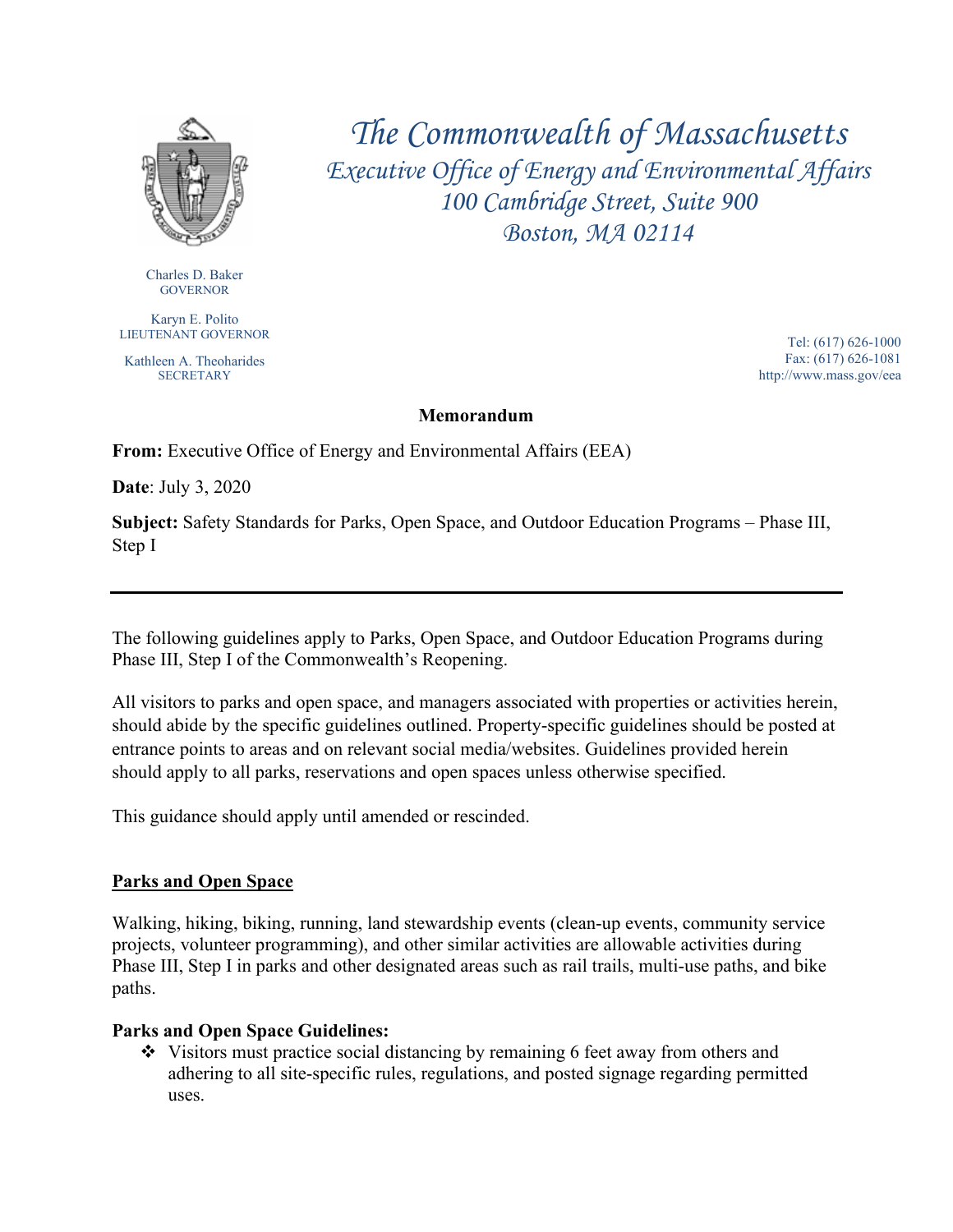- Face coverings are required for visitors of parks and open spaces in accordance with *[COVID-19 Order 31: Order Requiring Face Coverings in Public Places Where Social](https://www.mass.gov/doc/may-1-2020-masks-and-face-coverings/download)  [Distancing is Not Possible](https://www.mass.gov/doc/may-1-2020-masks-and-face-coverings/download)*, to prevent against the transmission of Covid-19.
- On trails, walker and hikers should move aside and leave room for others to pass, and cyclists and runners should alert other users when approaching and wait for others to step aside before passing.
- After visiting public spaces, users should wash their hands or use hand sanitizer.
- Managing entities may offer or allow third parties to coordinate group hikes, nature walks, and land stewardship activities, such as clean-up events and community service projects, at their discretion but such activities shall be consistent with social distancing and limited to groups of 12 or fewer including participants, staff, and instructors. There may be more than one group of 12 at one time, provided that adequate social distance and group separation of at least 20 feet can be maintained.
- Organized group hikes, nature walk programs, and land stewardship activities should be planned in advance with proper registration of participants in order to manage capacity. Onsite registration should be not offered.
- Participants of group hikes, nature walks, and land stewardship activities should sanitize any shared equipment between users.
- $\triangle$  Permits may be issued for group events and gatherings provided that the activities are consistent with the gatherings order, all relevant sector or activity-specific guidance (including the [Indoor and Outdoor Events guidance\)](https://www.mass.gov/resource/reopening-sector-specific-protocols-and-best-practices), and social distancing requirements. Persons seeking to organize youth or adult sport activities should review and follow EEA's *[Workplace Safety and Reopening Standards for Businesses and Other Entities](https://www.mass.gov/info-details/executive-office-of-energy-and-environmental-affairs-eea-covid-19-guidance-documents)  [Providing Youth and Adult Amateur Sports Activities.](https://www.mass.gov/info-details/executive-office-of-energy-and-environmental-affairs-eea-covid-19-guidance-documents)*

# **Athletic Fields, Courts, and Other Playing Surfaces (Non-Organized/Permitted Use)**

All outdoor athletic fields, courts, and other playing surfaces (basketball, tennis, baseball, football, soccer, skate parks, etc.) can be utilized by the public during Phase III, Step I for general recreation. Athletic fields, courts, and other playing surfaces at parks, reservations and open space managed by municipalities or other organizations for public use is available at the discretion of the city or town it is in and/or the managing organization. User activities should be consistent with social distancing and group size guidelines. Persons seeking to organize youth or adult sport activities should review and follow EEA's *[Workplace Safety and Reopening](https://www.mass.gov/info-details/executive-office-of-energy-and-environmental-affairs-eea-covid-19-guidance-documents)  [Standards for Businesses and Other Entities Providing Youth and Adult Amateur Sports](https://www.mass.gov/info-details/executive-office-of-energy-and-environmental-affairs-eea-covid-19-guidance-documents)  [Activities](https://www.mass.gov/info-details/executive-office-of-energy-and-environmental-affairs-eea-covid-19-guidance-documents)*.

### **Picnic Areas and Grills**

Picnic and grill areas can open provided that social distancing can be maintained.

# **Trash Disposal, Recycling, and Public Restrooms**

Where available, trash disposal, recycling, and restrooms facilities should be available for public use. Trash disposal, recycling, and restrooms at parks, reservations and open space managed by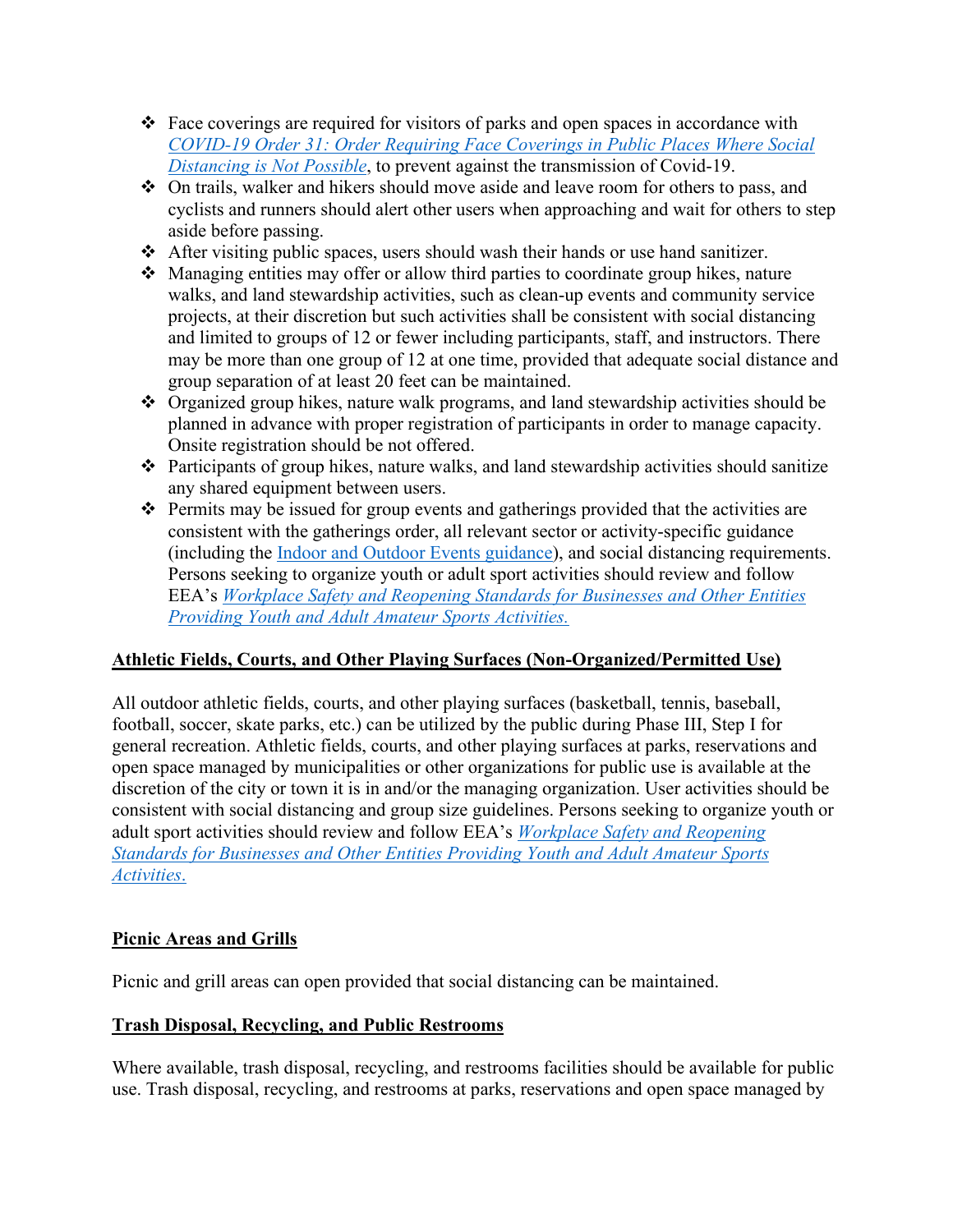municipalities or other organizations for public use is available to the discretion of the city or town it is in and/or the managing organization.

### **Trash Disposal and Recycling General Guidelines:**

- Visitors to parks, reservations, and open spaces should expect limited or no trash disposal and recycling receptacles.
- When visiting properties without trash and recycling receptacles, visitors should adhere to a strict "carry in, carry out" policy and take waste with them.
- Entities should, where feasible, provide no-touch, lidless trashcans.

### **Public Restrooms General Guidelines:**

- Users should abide by social distancing standards for bathroom lines and follow any established visual guidelines for maintaining 6 feet of distance in all restroom facilities.
- $\cdot$  In advance of the initial opening of public restrooms, the managing entity should adhere to the Centers for Disease Control and Prevention (CDC) guidelines pertaining to the cleaning and disinfection standards of operating procedures for interior spaces and that social distancing can be maintained.
- The managing entity should have the facilities cleaned at least once daily in accordance with *[EEA COVID-19 Outdoor Recreation Facility Restroom Cleaning Best Practices.](https://www.mass.gov/doc/eea-covid-19-cleaning-of-restrooms-best-practices-5-18-20/download)*
- $\triangle$  Restroom facilities should contain hand washing and/or sanitizer stations, and the public should use these stations following the use of the facilities.

## **Non-Commercial Dog Walking and Dog Parks**

Non-commercial dog-walking and dog parks are allowable activities during Phase III, Step I to the extent allowed by the managing entity.

### **Non-Commercial Dog Walking Guidelines:**

- $\triangle$  All dog walkers should practice social distancing, and users should provide appropriate space for others and/or their dogs to pass when necessary.
- $\triangle$  Dog walkers should not share toys, treats, or other materials with dogs that are not within the same household.
- Dog walkers should supply their own bags associated with dog waste and dispose of it either in a designated receptacle onsite or at another appropriate location.

### **Dog Park Guidelines:**

- $\triangleleft$  All human users of dog parks should practice social distancing of at least six or more feet.
- $\bullet$  Dog park amenities, including shared water dishes, toys, and other materials, should not be used by dogs or handled by visitors.
- Visitors of dog parks should supply their own bags associated with dog waste and take dog waste with them if designated trash receptacles are not available for normal use.
- $\triangle$  Property managers, where feasible, if trash is available, should provide no-touch, lidless trashcans.